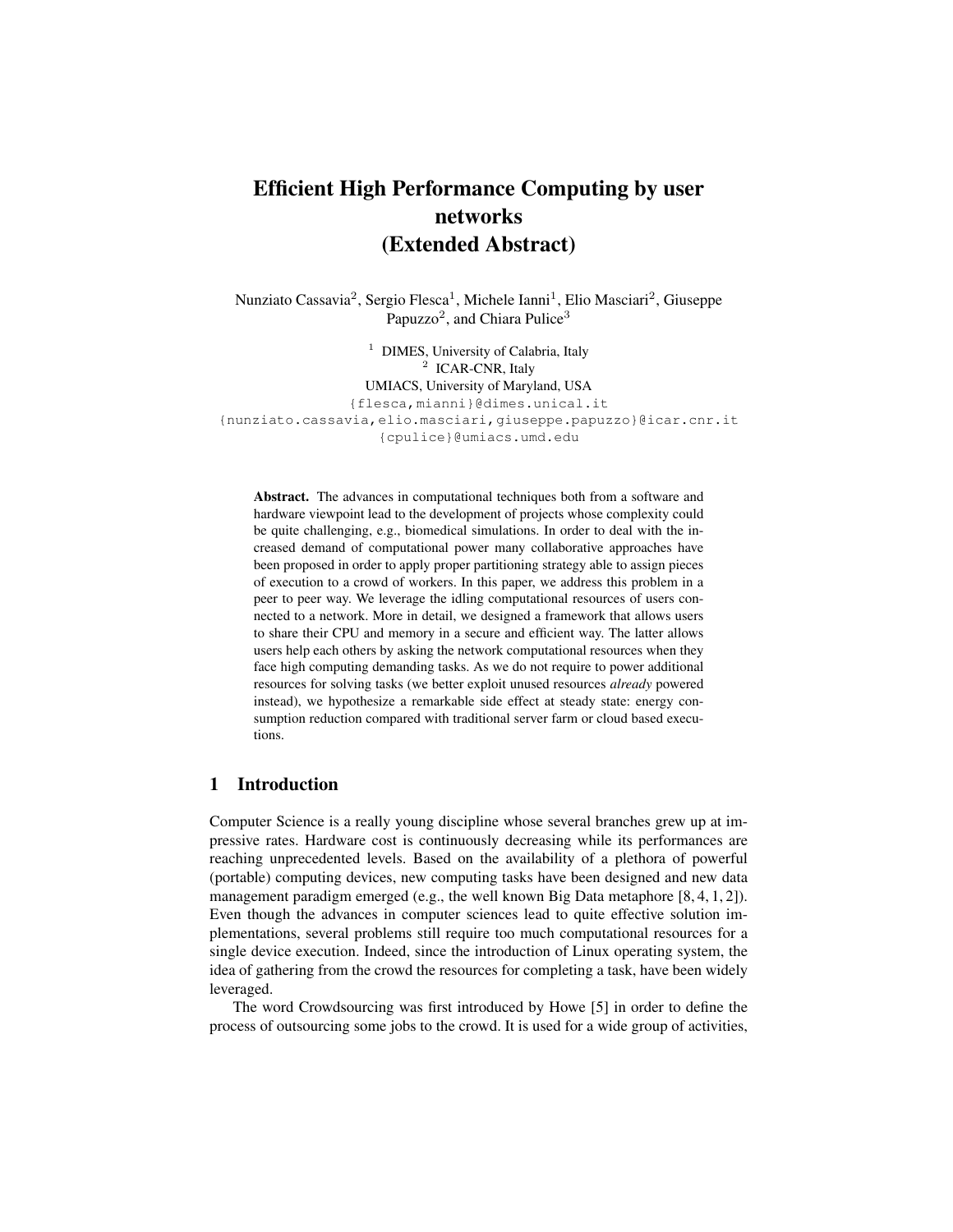as it allows companies to get substantial benefits by solving their problems in effective and efficient way. Indeed, crowd based solutions have been proposed for a wide range of applications as in image tagging [6], or sentiment analysis [3] to cite a few.

Many attempts have been made to properly define the very nature of collaborative distributed systems, however the solution to this apparently trivial task is far from being easy. As a matter of fact, all the successful systems (e.g., Wikipedia $^3$ , Yahoo! Answers $^4$ , Amazon Mechanical Turk<sup>5</sup>) rely on some assumptions: They should be able to involve project contributors, each contributor should solve a specific task, it is mandatory to effectively evaluate single contributions, and they should properly react to possible misconduct. The above mentioned points calls for a good trade-off between openness of the system and quality of service when designing a collaborative environment.

A well known open source framework that is widely used (mainly) for scientific purposes is BOINC (Berkeley Open Infrastructure for Network Computing)<sup>6</sup>. It allows volunteers to contribute to a wide variety of projects. The computing contribution is rewarded by credits for getting to a higher rank in a leaderboard. On the opposite side in recent years a new category of collaborative approaches is born for cryptovalue mining such as Bitcoin [7]. Users aiming at mining new Bitcoins contribute to a decoding task and are rewarded with a portion of the gathered money that is proportional to the effort put in the mining task. Our approach can be seen as a trade-off between BOINC framework implementation and Bitcoin mining.

More in detail, the novelty of our project is the exploitation of a peer to peer approach for reusing resources that users do not fully exploit to provide services that are currently offered by centralized server farm at an high cost with no customization. In particular, current limitation to high performance computing access (high price and difficult customization of resources), could be overcome by using our framework. Users who may need computing power, can simply ask other users that are not fully exploiting the potential of their computing devices (PC, smartphone, smart TV, etc.).

In order to assess the effectiveness of our solution, we analyzed a typical usage pattern for the big market of imaging and animation: the rendering of 3D scenes by a specialized plugin named  $Mozaiko^{TM}$ <sup>7</sup>. This operation typically engages users computers for several hours. Our experimental analyses evidence that existing solution are slower than our proposal due to their traditional approach to high performance computing and more expensive due to high prices of CPU cycles renting. Our plugin provides high added value to potential customers because it will be faster and cheaper than the competing solution (further details can be found at *www.coremuniti.com*).

Our solution do not require the continuous purchase of new servers, as users continuously provide (up to date) computational power. Finally, the better re-use of already powered resources could induce a beneficial systemic effect by reducing the overall

<sup>3</sup> https://www.wikipedia.org

<sup>4</sup> https://answers.yahoo.com/

<sup>5</sup> https://www.mturk.com

<sup>6</sup> https://boinc.berkeley.edu/

 $7$  We choose this name as Mozaiko is the Esperanto (a universal language) term denoting a Mosaic that is a good metaphore for our approach that partition a complex task in several sub-tasks that will be re-assembled like mosaic tiles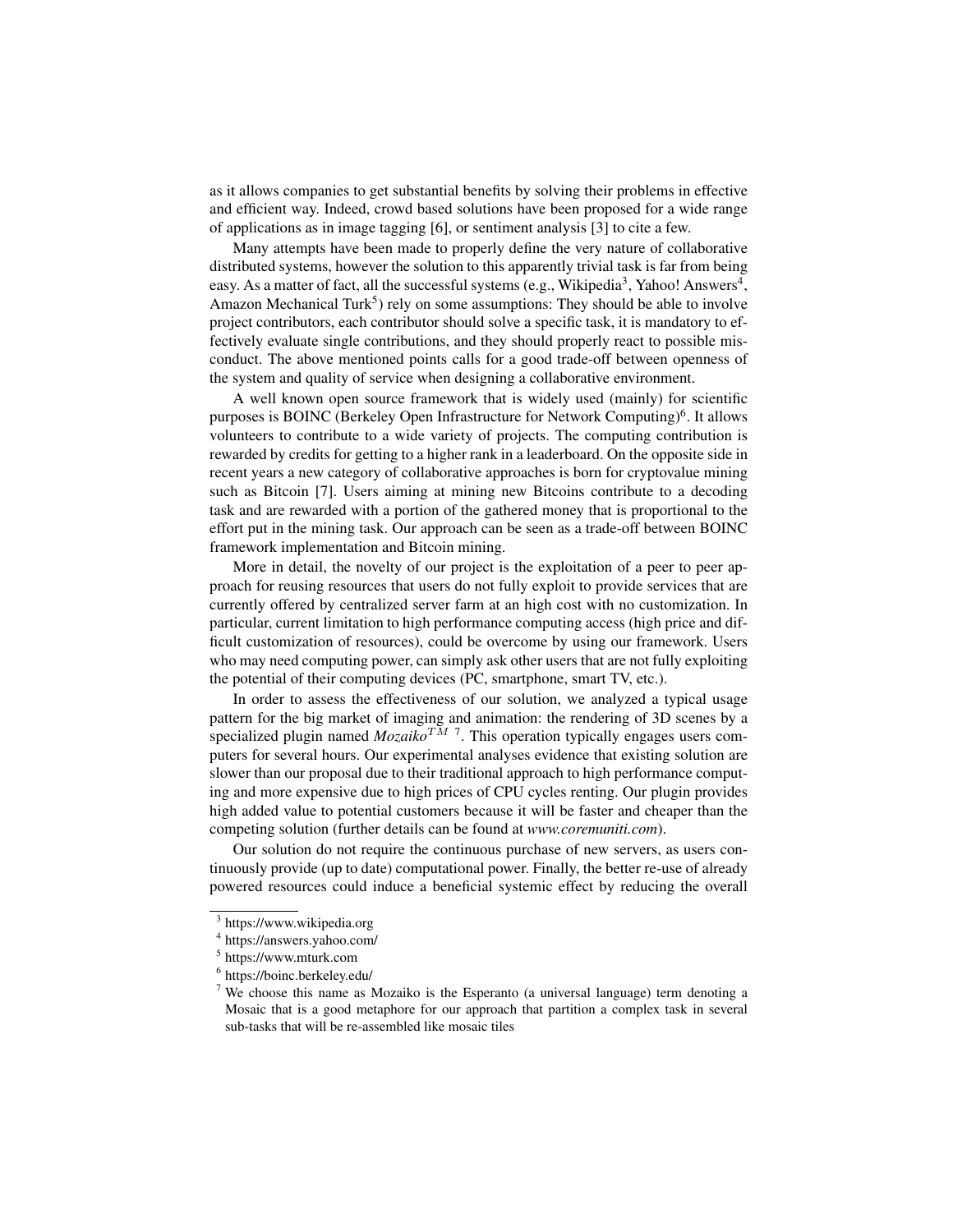energy consumption for complex tasks execution. We plan to further investigate our conjecture in a future work as we are not able at this stage to generalize our early results.

Our Contribution. To summarize, we make the following major contributions: 1) We design and implement a hybrid P2P infrastructure that allows collaboration among users by sharing unexploited computational resources; 2) We define a robust model for task partitioning and assignment to network users;

## 2 Our system in a short

P2P networks features a common goal: the resources of many users and computers can be used in a collaborative way in order to significantly increase the computing power available for the users. In "full" P2P networks computers communicate directly each other thus allowing better bandwidth use. However, there are some inherent drawbacks to P2P solutions that require some functionalities to be centralized. Those systems can be used both for data sharing[10] and distributed computation[9], they are denoted as "hybrid" P2P. Our system, namely *Coremuniti*, falls in the latter category and aims to build a P2P network where users can share their unexploited computing resources. In Fig. 1 we sketched a possible usage scenario for our platform when using Mozaiko plugin. However, we point out that our platform is general purpose thus can be used for solving any complex problem that is parallelizable.



Fig. 1. Coremuniti system at work

Users who want to join our network, will download our software that will install the *Coremuniti server* on their devices (it is worth noticing that our software is platform independent). By running the node server, denoted in Fig. 1 as NSA (Node Server Agent), users can easily set the amount of CPU time they are willing to share with other users in the network. As they allow task execution, they will be rewarded by credits. We point out, that our software is executed in parallel with user own activities without any interaction with them. On the opposite side, users who need additional computing power to complete specialized tasks (in this paper we present the 3D Rendering case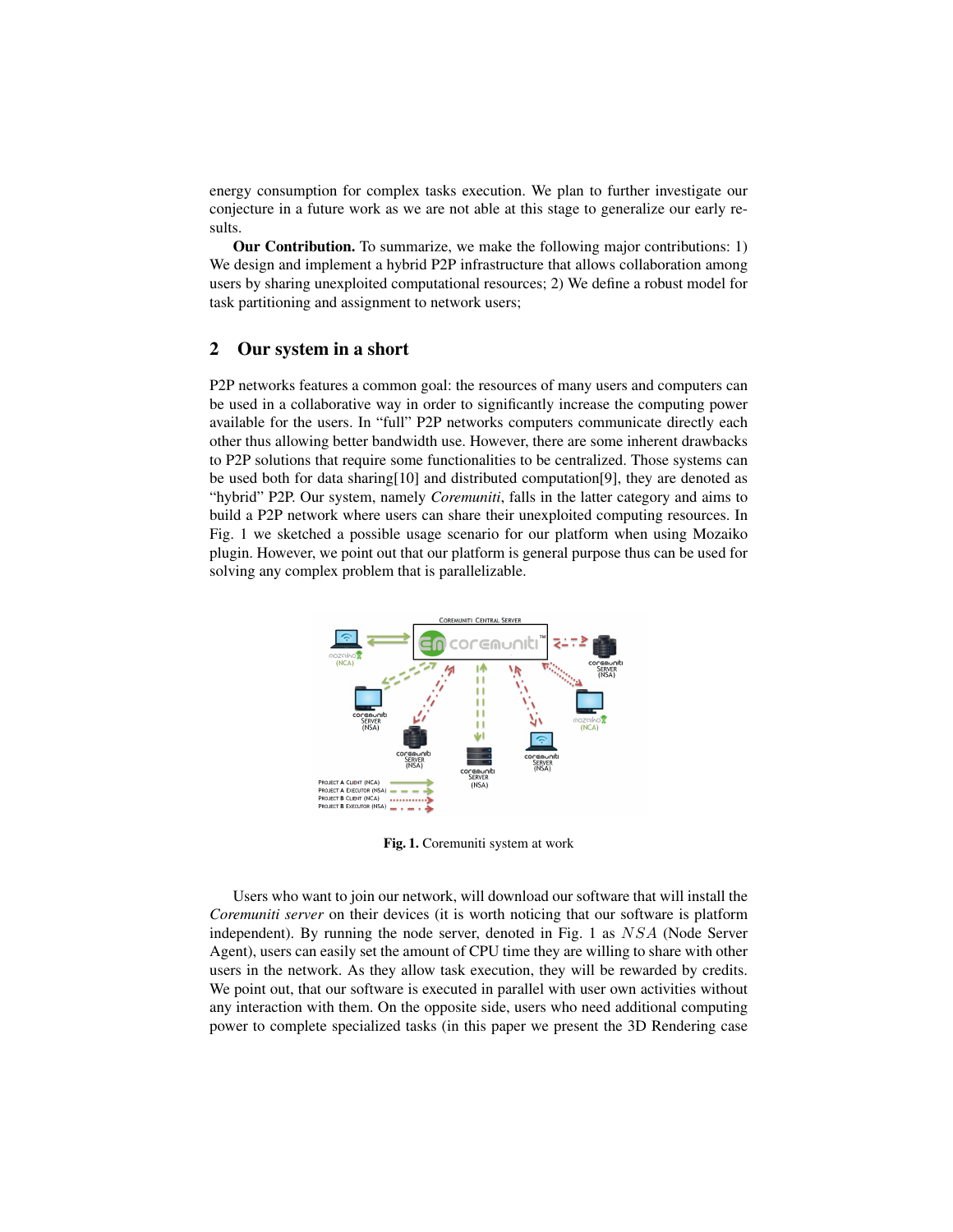study) can install the specific software that is denoted in Fig. 1 as  $NCA$  that stands for Node Client Agent (i.e., *Mozaiko* for the rendering case study). As they start a new computing intensive task, they simply issue a request to the network for gathering the required resources. Two cases may occur: 1) they have previously gained (a portion of) the required credits for running the task (e.g., because they acted as servers) or 2) they have bought the required credits. In order, to guarantee a high level of service, we perform the subtask assignment step at the central server. More in detail, to fully take advantage from the capability of our network, we partition the (possibly huge) task in a suitable number of (much smaller) subtasks that can be quickly executed by the server peers.

As subtasks are completed, we check their correctness and reward the participating peers. In the following, we describe our model for subtask assignment that guarantees efficient execution for clients and gave to all peers (even if they have limited computing power) the possibility to be rewarded. Interesting enough, users that are not going to ask for task execution have the chance to accumulate credits that can be redeemed by coins or gadgets. As it will be shown in the experimental section, the latter features makes our framework a more convenient choice w.r.t to other collaborative systems such as cryptovalue miners. Indeed, in the early stage of development of our system we performed some preliminary user analysis by asking 500 students at University of Calabria their interest in joining the network. After specifying our rewarding model all of them agreed to join the network and they are currently beta testing the software. Due to space limitation, we will not describe the architecture details and in hat follows we will describe the most interesting part of our system, i.e. subtask assignment.

## 3 Subtask Assignment and Credit Rewarding

In this section, we describe our mathematical model for assigning subtask execution to resource providers whose objective is to minimize the expected completion time for the overall task. More in detail, as explained above, when a user asks the network for additional resources, the project s/he is going to execute is partitioned in several subtasks that can be completed using a limited amount of computational resources by every node connected to our P2P network . The obtained results are then combined for producing the project output much as much fast as possible than single machine execution.

The model assumes the presence of a set of available resource providers  $\mathcal{RP} =$  ${r_1,\ldots,r_{p_n}}$ , and of a function  $\lambda_c : \mathcal{RP} \to N \times N$ , that assigns to every resource provider rp a pair  $\langle tmin, tmax \rangle$ , where  $tmin$  (resp.  $tmax$ ) is the minimum (resp. maximum) execution time required by the resource node to complete a subtask.

Furthermore, we leverage a credit assignment function which is based on the "usefulness" of the result yielded by the resource providers. Specifically, let st be a subtask whose execution was assigned  $c$  credits and which was assigned to the resource providers  $rp_{i_1}, \ldots rp_{i_x}$ . We order the resource providers  $rp_{i_1}, \ldots rp_{i_x}$  ascending w.r.t. their completion times and store them in a sequence  $RP_{st}$ . Resource providers which did not terminate their subtask are put at the end of the sequence  $RP_{st}$  ordered according to the percentage of the subtask they completed.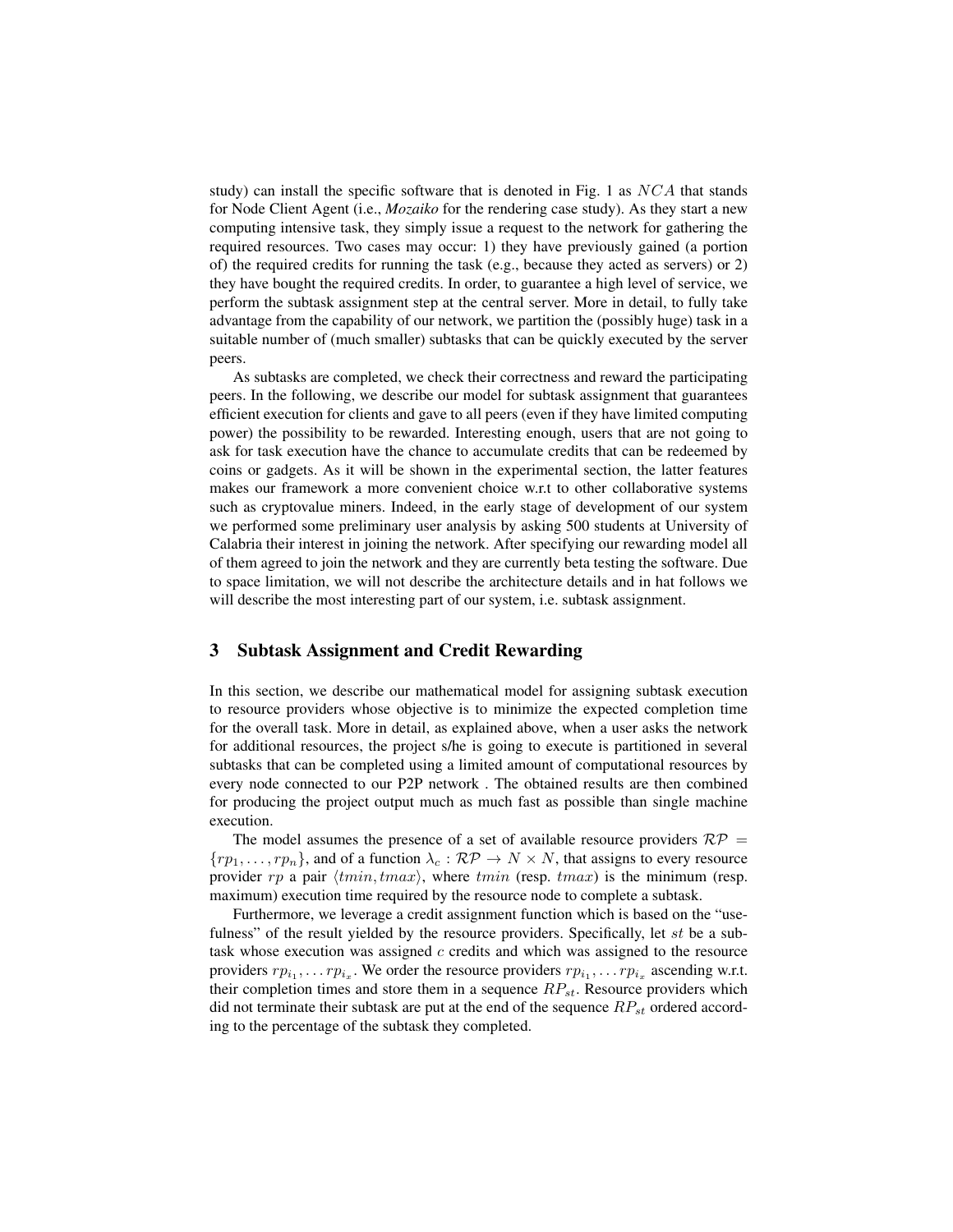When at least three resource providers completed their work, we assign  $\frac{3c}{10}$  of the total credits, paid by the client for running the subtask on the network, to the first three resource providers in  $RP_{st}$ , i.e., the resource providers which "step up on the podium" for returning st result. Moreover, we distribute the remaining  $\frac{c}{10}$  credits among the other resource provider in  $RP_{st}$  as follows. For each  $j \in [4..x]$  we assign to  $RP_{st}[j]$ the credits given by the following formula

$$
\frac{c \cdot Compl(RP_{st}[j])}{10 \cdot \sum_{k=4}^{x} Compl(RP_{st}[k])},
$$

where  $Compl(rp)$  is the percentage of the subtask st which was completed by  $rp$ .

Tasks assignment aims at finding an assignment for resource provider to tasks which minimize the expected completion time while guaranteeing that:

- 1. every resource provider is assigned at most a subtask, and
- 2. every resource provider which is assigned a subtask have the possibility to be among the first three resource providers completing the subtask.

Subtask assignment proceeds in two phases. First an initial assignment of the various subtask to resource is yielded (Algorithm 1). Next, at regular intervals, the systems checks for the overall completion of the project and assigns resource providers that are available to new subtasks (Algorithm 2).

Let st be a subtask and  $RP = \{rp_1, \ldots, rp_k\}$  be the set of resource providers assigned to st. The expected completion time of st given  $RP$  is denoted as  $EC_{st,RP}$ and is computed as follows. Let  $t_{\downarrow}$  and  $t_{\uparrow}$  be two vectors reporting, respectively, the minimum and maximum completion times of the resource providers in RP in increasing order. Let t' denote the value  $t_{\downarrow}[2]$  and t'' denote the value  $t_{\uparrow}$  [2]. Let  $vect = [t_0 = t', \dots, t_k = t'']$  be a vector containing all the values in  $t_{\downarrow}$  and  $t_{\uparrow}$  which lie in the interval  $[t', t'']$ . Hence, denoting with  $F^3(x)$  the probability that at least three resource providers complete their job before time limit  $x$ , we have that:

$$
EC_{st,RP} = \int_0^\infty (1 - F^3(x)) dx = t' + \int_{t'}^{t''} (1 - F^3(x)) dx =
$$
  

$$
t' + \sum_{i=0}^{k-1} \int_{t_i}^{t_{i+1}} (1 - F_i^3(x)) dx =
$$
  

$$
t' + \sum_{i=0}^{k-1} FF_i^3(t_i, t_{i+1}),
$$

where  $F_i^3(x)$  is the probability that at least three resource providers complete their work before x time limit given that  $t_i \leq x \leq t_{i+1}$  and  $FF_i^3(t_i, t_{i+1})$  is equal to  $\int_{t_i}^{t_{i+1}} (1 - F_i^3(x)) dx$ . It is easy to see that  $FF_i^3(t_i, t_{i+1})$  can be easy derived form the minum and maximum completion times associated to every resource providers by the function  $\lambda_c$ .

*Example 1.* Consider the case that a set of four resource providers  $RP = \{rp_1, \ldots, rp_4\}$ was assigned to st where  $\lambda_c(rp_1) = \langle 1, 5 \rangle, \lambda_c(rp_2) = \langle 2, 7 \rangle, \lambda_c(rp_3) = \langle 6, 7 \rangle$  and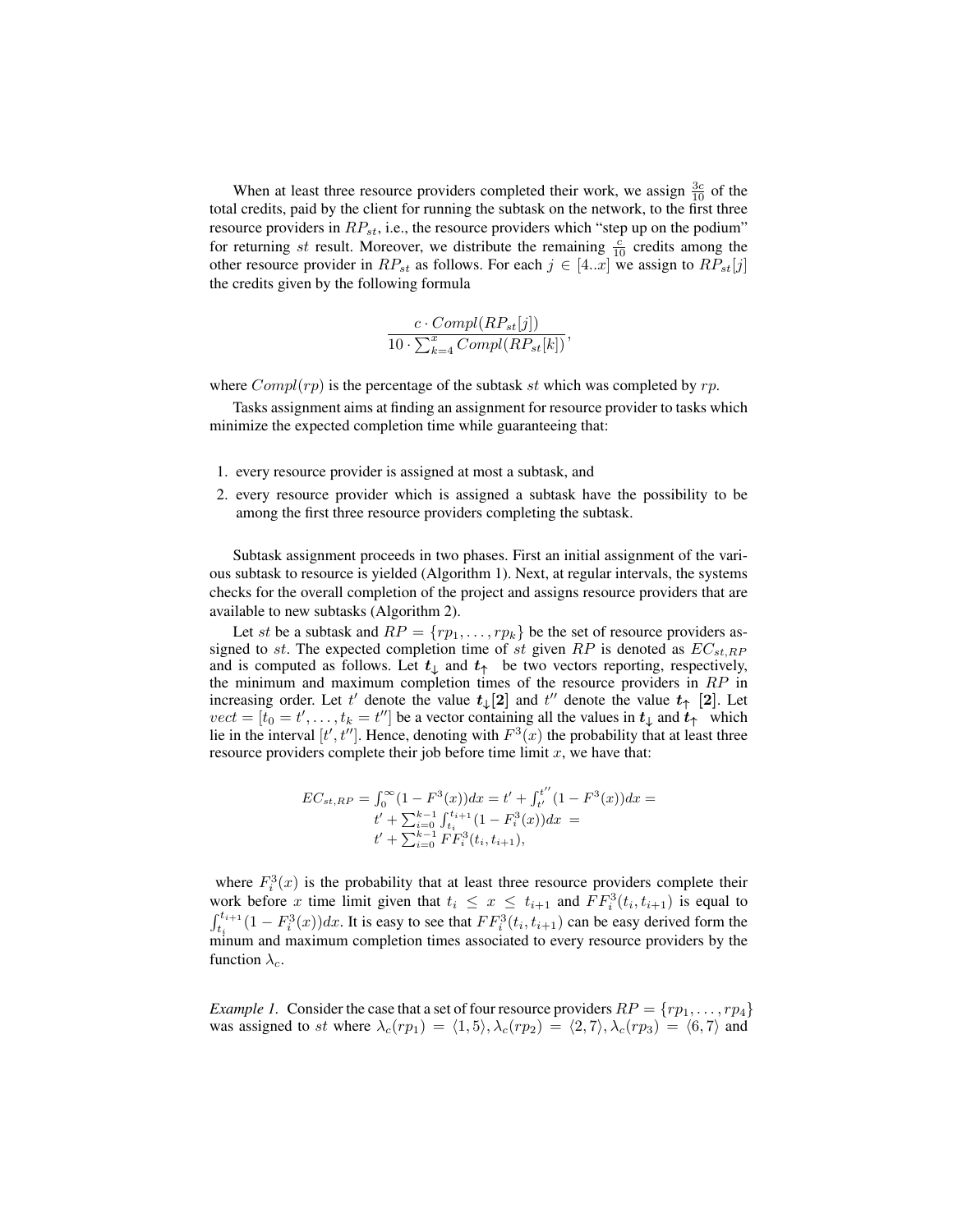$\lambda_c(r p_4) = \langle 4, 8 \rangle$ . In this case,  $t' = 4$  and  $t'' = 7$  and

$$
EC_{st,RP} =
$$
\n
$$
4 + \int_{4}^{5} (1 - F_{0}^{3}(x)) dx + \int_{5}^{6} (1 - F_{1}^{3}(x)) dx + \int_{6}^{7} (1 - F_{2}^{3}(x)) dx =
$$
\n
$$
4 + \int_{4}^{5} (1 - \frac{x-1}{5-1} \frac{x-2}{7-2} \frac{x-4}{8-4}) dx + \int_{5}^{6} (1 - \frac{x-2}{7-2} \frac{x-4}{8-4}) dx +
$$
\n
$$
\int_{6}^{7} \left( 1 - \left( \frac{x-2}{7-2} \frac{x-6}{7-6} + \frac{x-2}{7-2} \right) \left( 1 - \frac{x-6}{7-2} \right) \frac{x-4}{8-4} + \left( 1 - \frac{x-2}{7-2} \right) \frac{x-6}{7-6} \frac{x-4}{8-4} \right) \right) dx =
$$
\n
$$
4 + \int_{4}^{5} (1 - \frac{x-1}{4} \frac{x-2}{5} \frac{x-6}{4}) dx + \int_{5}^{6} (1 - \frac{x-2}{5} \frac{x-4}{4}) dx +
$$
\n
$$
\int_{6}^{7} \left( 1 - \left( \frac{x-2}{5} \frac{x-6}{1} + \frac{x-2}{5} \right) \left( 1 - \frac{x-6}{1} \right) \frac{x-4}{4} + \left( 1 - \frac{x-2}{5} \right) \frac{x-6}{1} \frac{x-4}{4} \right) \right) dx =
$$
\n
$$
4 + \left[ \frac{11x}{10} - \frac{7x^2}{80} + \frac{7x^3}{240} - \frac{x^4}{320} \right]_{4}^{5} + \left[ \frac{3x}{5} + \frac{3x^2}{20} - \frac{x^3}{60} \right]_{5}^{6}
$$
\n
$$
+ \left[ \frac{1}{10} (-126x + 44x^2 - \frac{17x^3}{3} + \frac{x^4}{4}) \right]_{6}^{7} =
$$
\n
$$
4 + \frac{990}{960} + \frac{11}{15} + \frac{31}{120} \approx 5.93
$$

The initial subtask assignment is computed by running Algorithm 1. It works in two phases. First an initial assignment of resource providers to tasks is yielded by assigning a resource provider at a time to the subtask which minimize the maximum expected completion time of all the tasks, considering resource providers in ascending order of their expected completion time (lines 2-8). Next the initial assignment is revised by swapping pairs of resource providers between tasks. The algorithm iteratively selects a pair of assignments  $\langle st', rp' \rangle$ ,  $\langle st'', rp'' \rangle$  which once swapped provide the greatest decrease of the maximum expected completion time (lines 9-12). Finally, the subtask assignment is returned.

#### Algorithm 1 Initial Assignment

**Input:** Resource provider sequence  $\mathcal{RP}$  of size n **Input:** Subtask sequence  $ST$  of size  $k < \frac{n}{3}$ **Output:** Tasks assignment  $SA$ 1:  $S\mathcal{A} = \emptyset$ 2: RP = *orderOnExpCompl*(RP) 3: for  $i = 1$  to n do 4:  $st = selectBestFreeST(\mathcal{ST}, \mathcal{SA}, \mathcal{RP}[i])$ 5: if  $st \neq \text{null}$  then 6:  $\mathcal{SA} = \mathcal{SA} \cup \langle st, \mathcal{RP}[i] \rangle$ 7: end if 8: end for 9: repeat 10:  $(\langle st', rp' \rangle, \langle st'', rp'' \rangle) = selectBestCandidatePair(SA)$ 11:  $SA = SA - \{\langle st', rp' \rangle, \langle st'', rp'' \rangle\} \cup \{\langle st', rp'' \rangle, \langle st'', rp' \rangle\}$ 12: until *existsACandidatePair*(SA) 13: return SA

Function *orderOnExpCompl* takes as input a sequence of resource providers RP and returns RP ordered ascending w.r.t. the expected resource provider completion time. Function *selectBestFreeST* returns, given a resource provider rp and a subtask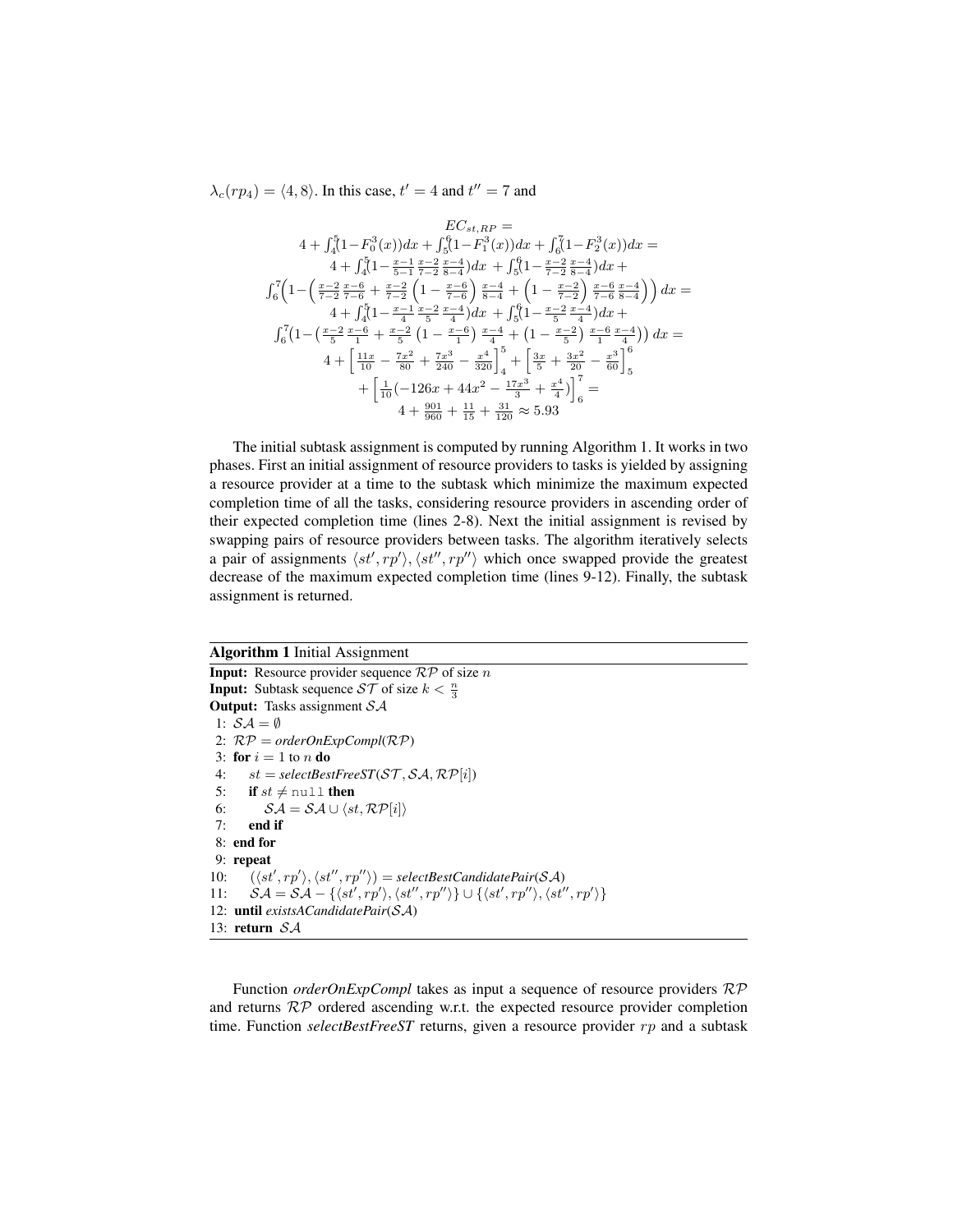assignemnt SA, the subtask  $st \in ST$  such that  $MaxECP(SAU\langle st, rp \rangle)$  is the minimum, i.e.,  $st = \arg \min_{st \in \mathcal{ST}} (MaxECP(SA \cup \{ \langle st, rp \rangle \})),$  such that  $MaxECP(SA \cup$  $\{\langle st, rp \rangle\}$  <  $MaxECP(SA)$ , null otherwise. Since in the initial step of the algorithm it may happen that there is some subtask st in  $ST$  such that  $|\mathcal{SA}(st)| = x < 3$ , for each subtask st satisfying this constraint, when computing M axECT function *selectBestFreeST* assumes that  $3 - x$  fake resource providers have been assigned to st, where the minimum and maximum completion times of these fake resource providers are  $max-1$  and  $max$ , respectively, where  $max$  is a constant value (much) greater than the maximum completion time of every the resource provider in  $\mathcal{RP}$ .

Function *selectBestCandidatePair* returns a pair of assignments  $\langle st, rp \rangle$  and  $\langle st', rp' \rangle$ in SA such that there not exist assignment  $\langle st'', rp'' \rangle$  and  $\langle st^*, rp^* \rangle$  in SA such that  $MaxECP(SA - \{\langle st, rp \rangle, \langle st', rp' \rangle\} \cup \{\langle st, rp' \rangle, \langle st', rp \rangle\}) > MaxECP(SA - \{\langle st'', rp'' \rangle, \langle st^*, rp^* \rangle\} \cup \{st, rp'' \}$ {\st'', rp<sup>∗</sup>), \st<sup>\*</sup>, rp'')}). Function *existsACandidatePair* returns true if there is a pair of assignments  $\langle st, rp \rangle$  and  $\langle st', rp' \rangle$  in SA such that  $MaxECP(SA - \{\langle st, rp \rangle, \langle st', rp' \rangle\} \cup$  $\{\langle st, rp' \rangle, \langle st', rp \rangle\}$  < MaxECP(SA). Moreover, both functions selectBestCandidatePair and *existsACandidatePair* consider only pairs of assignments  $\langle st, rp \rangle$  and  $\langle st', rp' \rangle$  in SA such that swapping rp and rp' guarantees that the probability that rp (resp. rp') is among the first three resource providers assigned to  $st'$  (resp.  $st$ ) that complete st is greater than zero.

Our central server runs Algorithm 2 at fixed intervals, in order to check for the overall completion of the project and assigns resource providers, that have completed the assigned tasks, to further tasks whose results are not yet available. Before running this algorithm the system updates the statistics of resource providers which are assigned to a subtask yielding up to date values for the minimum and maximum completion times. Essentially Algorithm 2 first orders the available resource providers ascending w.r.t. their expected completion times and next iteratively assigns each resource provider rp to the subtask st selected by invoking function *selectBest*. Function *selectBest* returns, given a resource provider rp and a subtask assignemnt SA, the subtask  $st \in ST$  such that  $MaxECP(SA \cup \langle st, rp \rangle)$  is the minimum, i.e.,  $st =$  $\arg \min_{st \in \mathcal{ST}} \left( MaxECP(\mathcal{S}\mathcal{A}\cup \langle st, rp \rangle) \right)$ , and is such that  $MaxECP(\mathcal{S}\mathcal{A}\cup \langle st, rp \rangle)$  <  $MaxECP(SA)$ , null otherwise.

## 4 Conclusion and Future Work

In this paper, we proposed a hybrid peer to peer architecture for computational resource sharing. By our network users can provide their unexploited computational resource to those users who run computational demanding tasks and they are rewarded for their collaboration. In order to guarantee the efficiency and effectiveness of the computation process, we design a task partitioning and assignment algorithm that reduce the execution times while allowing satisfactory revenues for resource providers.

### Acknowledgment

The authors thank the Calabria region that fully funded the project development and the EU commission that awarded our project with a seal of excellence.